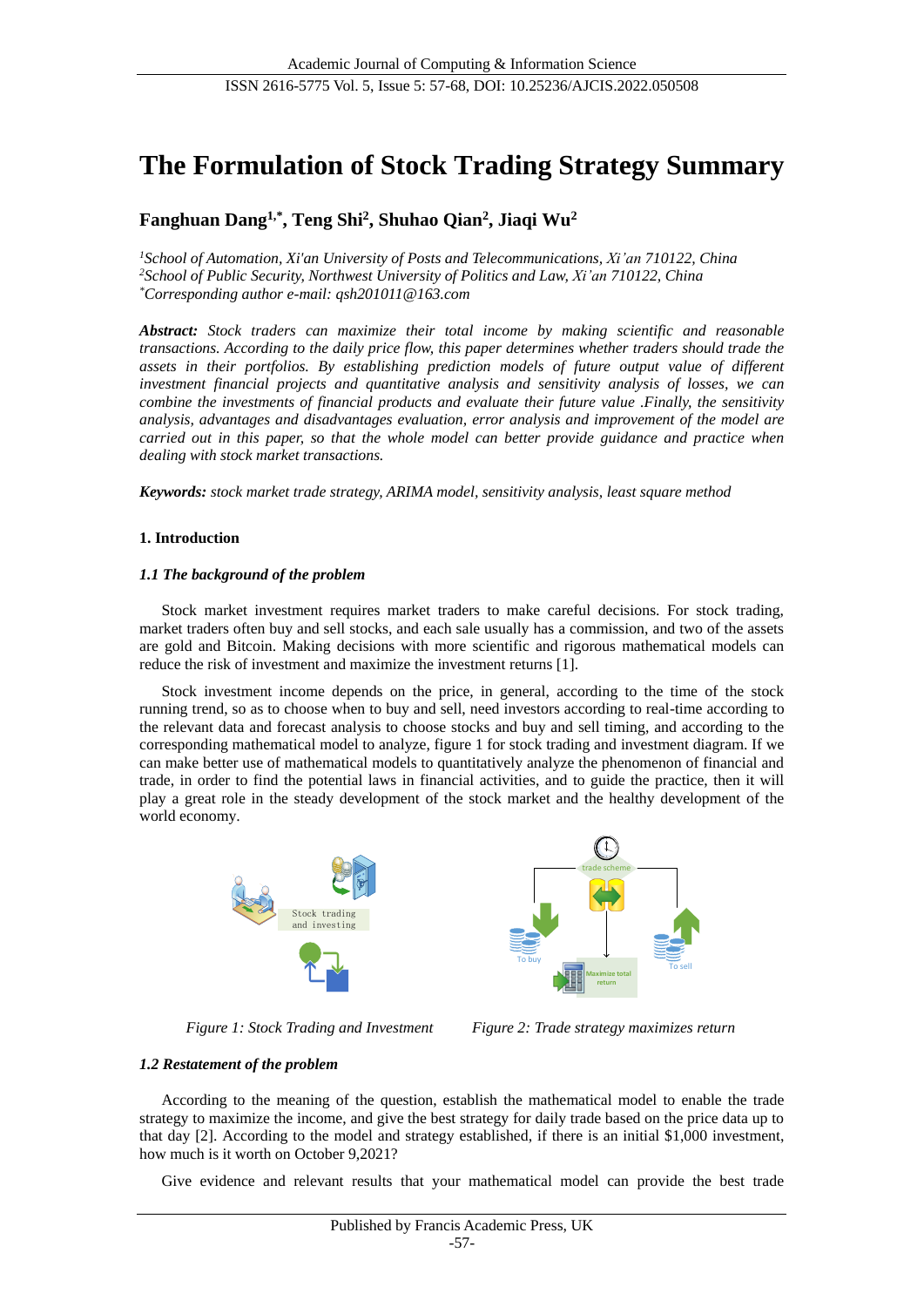#### strategy.

Determine the sensitivity that your strategy is subject to the transaction price. How does the transaction price affect your strategy and results?

Write a two-page memo in which you can communicate your strategies, models, and results with your traders.

#### *1.3 Our work*

For the first analysis of the annual value change characteristics of gold and Bitcoin in the stock trade, it needs to be clear that the model constructed in this question must be established with "based on the daily price of the past time" data in the past five years. The data were preprocessed, the outliers were removed and the time-based interpolation method was used to improve the accuracy of the basic data [3].

The time series ARIMA model was used to process the data for stability and significance test, and finally predict the multi-cycle comprehensive average to further improve the accuracy of the resulting model, and finally get the changes of the daily return value and yield of gold coins and Bitcoin. For the formulated strategy, use historical data to simulate the return curve, and calculate the value of the trade strategy on October 9, 2021.

To prove that the best trade strategy is not a simple planning problem, we need to use data statistics data mining to reasonably plan effective information, to prove that our established model can provide the best trade strategy, need from the yield, risk avoidance ability and produce stable yield for numerical and visual analysis, to prove that the mathematical model achieves the optimal investment results.

The sensitivity analysis of the model, that is, adjusted the trading cost of stocks and gold coins and Bitcoins and analyzed the yield situation, so as to get the price cost a% change, the investment strategy according to the change trend of the price cost;

According to the law of the financial market, extract the characteristic information of the stock financial products trade and formulate the position management strategy, and then introduce our model with continuous and stable yield rate and low risk. This model introduces the data provided by the simulation attachment, and finally summarizes the overall model has high sensitivity and sensitivity to the market reflection [4].

#### **2. Global assumption**

Suppose that the daily stock price does not fluctuate more with other secondary factors such as season and price index, and only has a regular relationship with its past price, that is, season and price need not be taken into account factors when establishing the model;

Suppose that there is no singularity in the missing price in the given table;

Suppose that there are no financial products change or disappear in the future when stock trade;

Acknowledge the continuity of the development of things, that is, by applying the past daily data, you can infer the development trend and basic laws of things;

Assuming that the financial assets can be distributed at will, they will be traded independently within their tradable time.

#### **3. Symbol description**

The price change decomposition model can systematically study the price changes of high-frequency financial data. For the various components of the price change decomposition model, the explanatory variables of the model were selected according to the sample auto-correlation function graph and the information criterion, and the model was built using logistic regression. It is found that there is some dynamic dependence of the price change, so a trading strategy based on the price change decomposition model is developed.The details are shown in Table 1: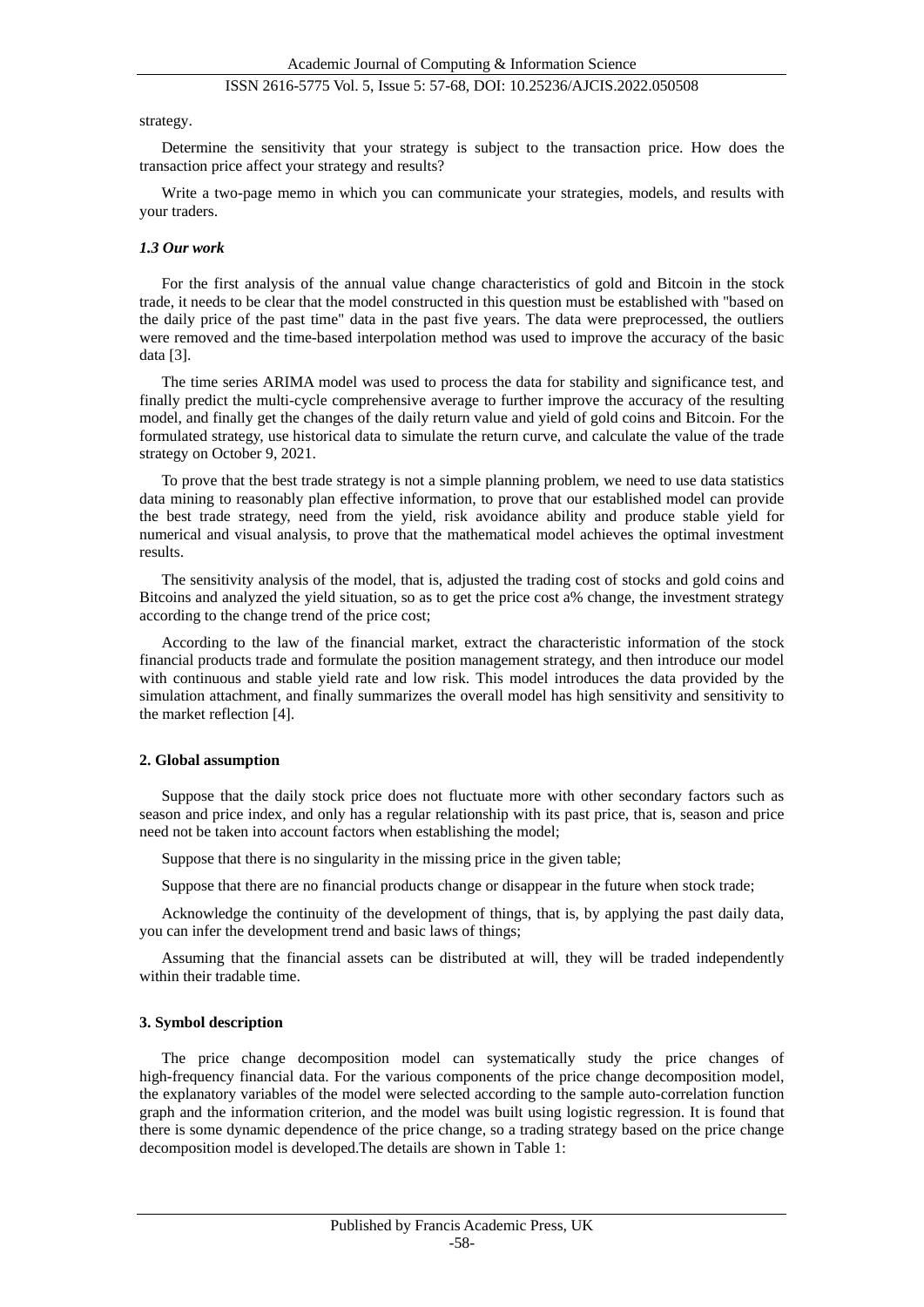Academic Journal of Computing & Information Science

# ISSN 2616-5775 Vol. 5, Issue 5: 57-68, DOI: 10.25236/AJCIS.2022.050508

| symbol                                | instructions                              |  |  |  |  |
|---------------------------------------|-------------------------------------------|--|--|--|--|
| $P_{t\pm 1}$                          | Forecast prices for the next business day |  |  |  |  |
| $P_t$                                 | The actual price                          |  |  |  |  |
| $a_{t}$                               | Represents relative error                 |  |  |  |  |
| $P_{tn}$                              | The price of the NTH period               |  |  |  |  |
| $m_i$                                 | Subset of price increase                  |  |  |  |  |
| $n_i$                                 | Price drop subset                         |  |  |  |  |
| $M_{\bm{u}_\perp}$                    | Maximum cumulative increase               |  |  |  |  |
| $M_{\epsilon}$                        | Maximum cumulative decline                |  |  |  |  |
| $u_i$                                 | <b>Falling number</b>                     |  |  |  |  |
| $P_n$                                 | Amount of the NTH addition                |  |  |  |  |
| w                                     | Cumulative rise and fall                  |  |  |  |  |
| $v_{-}$                               | Add warehouse strategy                    |  |  |  |  |
|                                       | And reduction strategy                    |  |  |  |  |
| $P_{a o \underline{l} \underline{d}}$ | Initial investment amount of gold coin    |  |  |  |  |
| $\bm{\mathit{P}}$ hitcoin             | Initial investment amount in Bitcoin      |  |  |  |  |

#### *Table 1: Data description*

### **4. Establish and solving the model**

#### *4.1 The data analysis*

# *4.1.1 Data pre-analysis*

This question can only be analyzed from the data given in the two tables given, from which we can get five years for stock trading. When choosing when the data is used, the model must be built to be "based on the daily price" in the past five years [5]. However, there are large fluctuations and abnormal data values in the five years of the given data, and the outliers offset the data and reduce the accuracy, so they need to be selectively eliminated. At the same time, there are also vacancy values in the data given, which we need to fill in scientifically [6].

In addition, we need to adopt the time-series ARIMA model, and the ARIMA model can essentially only capture linear relationships, but not nonlinear relationships. That is to words, the ARIMA model to predict timing data must be stable. If the data is not stable, it needs to be processed smoothly, that is, the existing data needs to be preprocessed.

# *4.1.2 Data preprocessing*

If a value in the data deviates larger from the rest of the column, it may be an outlier value. In data preprocessing, this outlier needs to be detected and then removed and processed separately. Processing missing values in time-series data is an important and challenging task. Traditional interpolation techniques such as averaging method and endpoint method have large error after tests and do not apply to time series data because the order of received values is important. To solve this problem, we use the time-based interpolation method to complete the relevant data, that is, to fill in the data value with the dimension of the development law of time [7].

According to the observation of the transaction data of the selected five years, it can be concluded that the time sequence diagram has obvious local fluctuations and shows a stable trend on the whole, without seasonality and singularity. In order to ensure the correctness of the judgment, we will use the correlation coefficient for further exploration. MATLAB and SPSS were used for testing  $p - value =$  $0.7216 > \alpha = 0.05$ . [8]Confirm that the sequence is non-stationary. In this case, the time series is usually processed by difference, and then the stationarity judgment is made. If the time series after difference is still not stationary series, we need to proceed with difference processing until we find stationary series. The stationarity is realized after one difference.

#### *4.1.3 Analysis of the results obtained from the data processing*

After the stationary processing, the stock market trading price changes greatly with time lag in the five years, so the difference and data processing are carried out with a cycle of 50, and FIG. 3 and FIG. 4 can be obtained. Figure 3 shows the transaction data graph before data processing, and Figure 4 shows the result after data pretreatment. It is obvious that the stability of data changes is greatly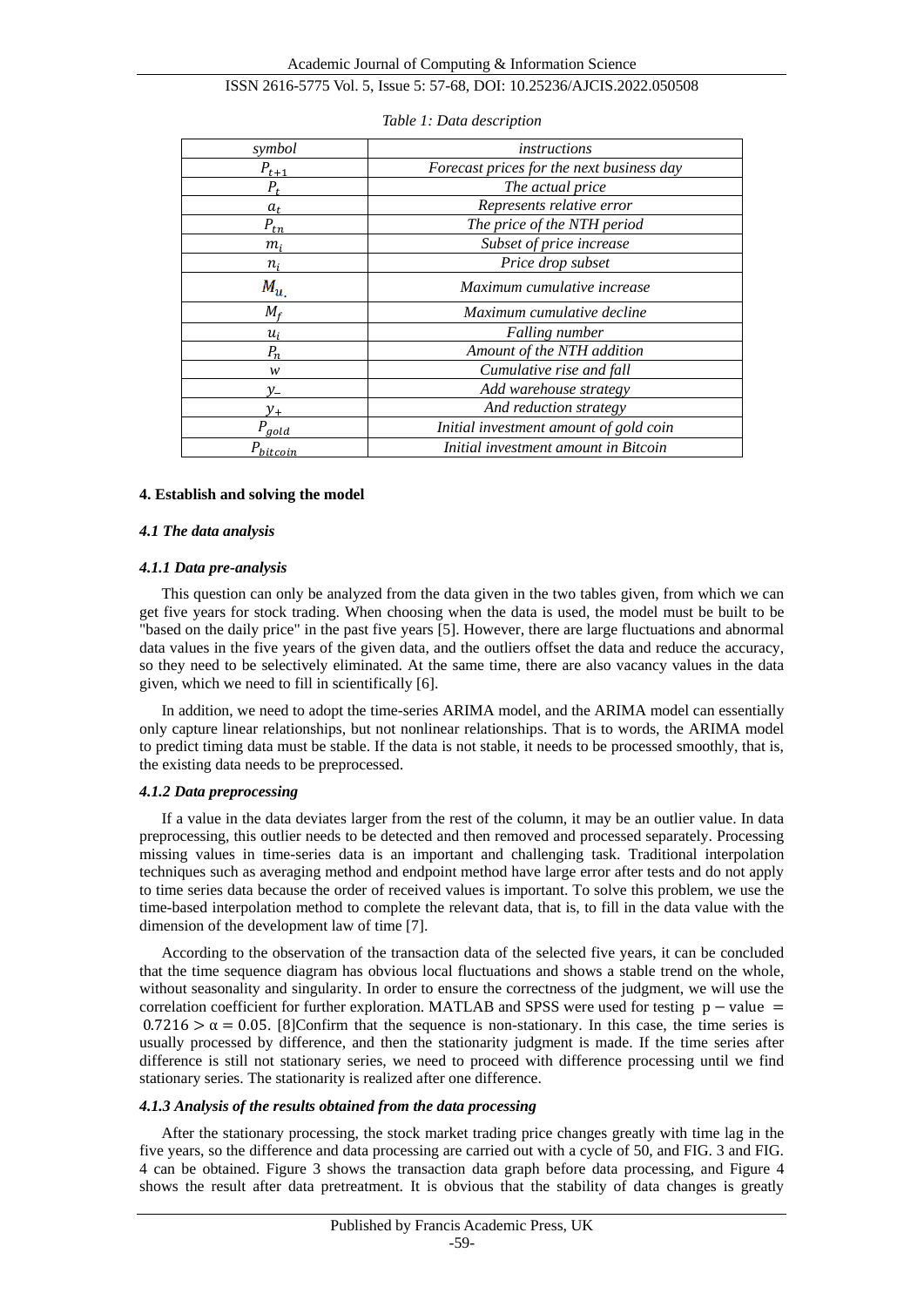improved after data processing. Figure 4. First difference diagram of time series. The image is evenly distributed on both sides of 0 value, and the trend has almost no influence. For further determination, we also test the stationarity of the first-order difference sequence. The result of the test is  $P - value \le$ 0.01 [9].That is less than the significant level of 0.05, so we can consider that the first-order difference sequence has passed the stationarity test.





*Figure 3: Data before data processing Figure 4: Data after first-order difference processing*

# *4.2 Problem 1: Establishment and solution of the model*

This topic is to make a reasonable forecast of the financial market in the future according to the situation of market trade in the past. Therefore, we select the ARIMA model of time series prediction analysis method for prediction. ARIMA model is applied to the dynamic and static prediction of stock prices, and it is worth noting that data needs to be processed smoothly. Figure 5 is the schematic diagram of ARIMA model. In ARIMA (P, D, Q) model, AR is "autoregressive" and P is the number of autoregressive items. MA is the "moving average", q is the number of terms in the moving average, and D is the number of differences made to make it a stationary sequence. After processing, the data conforms to the characteristics of stationarity. Therefore, the data that has been processed is selected for direct use.



*Figure 5: ARIMA model*

# *4.2.1 The order problem of ARIMA model*

The time series has been transformed into a stationary series after first-order difference, so we need to determine the values of P and Q. To this end, we check the ACF diagram and PACF diagram of the first-order difference sequence of the first-order difference sequence, as shown in Figure 6.



*Figure 6: ACF and PACF of first-order difference sequences*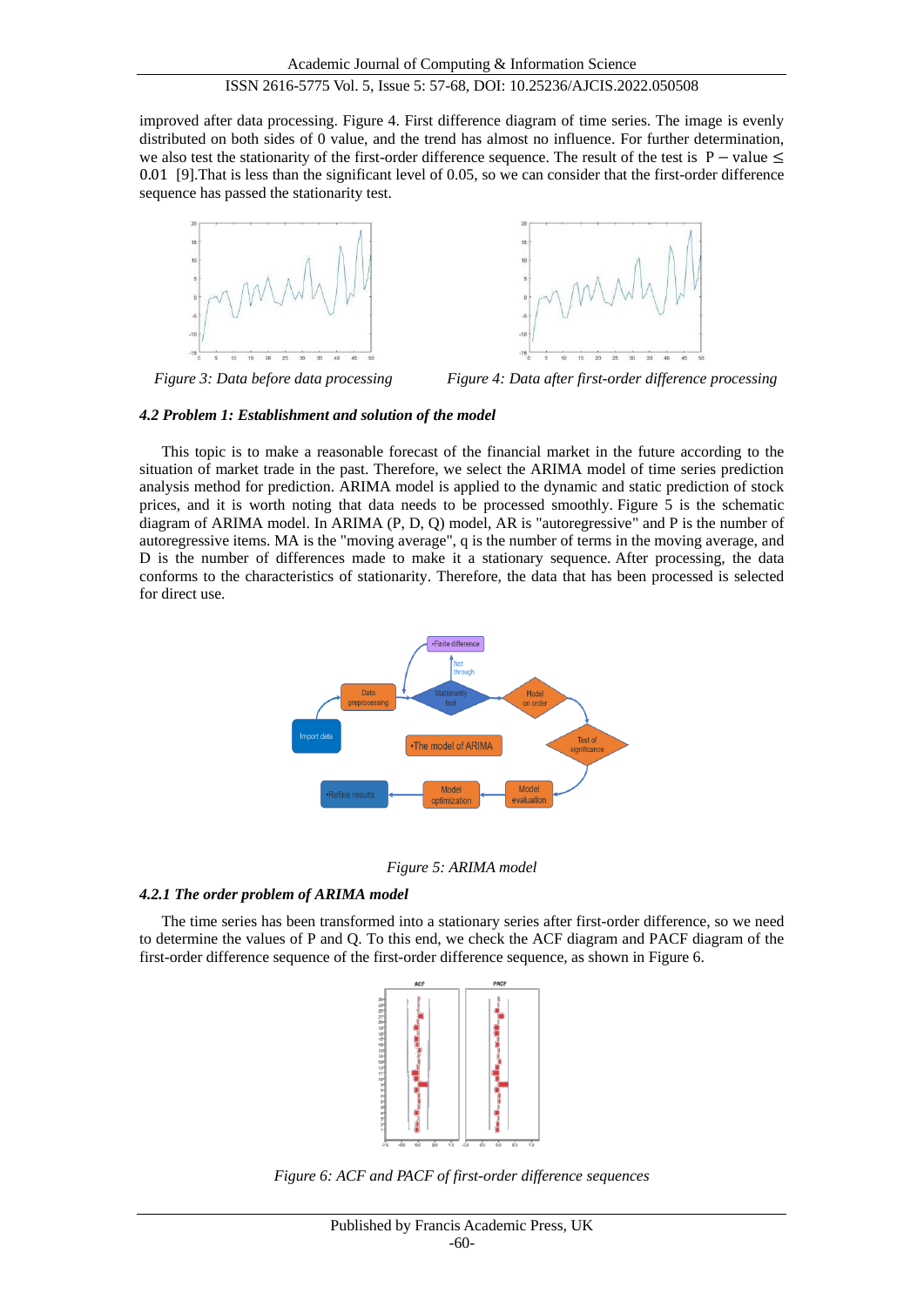Academic Journal of Computing & Information Science

# ISSN 2616-5775 Vol. 5, Issue 5: 57-68, DOI: 10.25236/AJCIS.2022.050508

Both ACF and PACF plots have no obvious tailing and tailing characteristics, so it is difficult to judge the order. So we need other ways to help. First, we consider modeling one by one to compare BIC criteria for judgment. The details are shown in Table 2:

|     | <i><b>RIMA</b></i> | v, 1, v.                                                | .        |                                |  |
|-----|--------------------|---------------------------------------------------------|----------|--------------------------------|--|
| ר ת |                    | 616.6076                                                | 560.1466 | .5013                          |  |
|     |                    | $A$ ftor searching for the entimal model with MATI $AB$ |          | $ADIMA(0.1.1)$ wee solooted as |  |

*Table 2: BIC criterion values*

After searching for the optimal model with MATLAB,  $ARIMA(0,1,1)$  was selected as the preliminary model.

#### *4.2.2 Significance test of ARIMA model*

After establishing the model, it is required to test its significance, that is, to determine the degree of fitting of the model to the original data. The principle of test is whether the fitting model has basically extracted all the relevant information of the original data and whether the residual sequence is gaussian sequence. If the residual order is listed as white noise sequence, the fitting effect is good. Otherwise, if the model fails to fit, we need to try other models. The stationarity test of residual sequence is realized by function. If all P-values in LB test are greater than 0.05, then the sequence is white noise sequence. At the same time, significance test was also conducted on the parameters, and the results were shown in Table 2, indicating that the parameters were significantly non-zero.

*Table 3: Significance test results*

|                                  |                                      | Model fitting<br>degree statistics | Young-box $Q(18)$ |    |             |                                        |
|----------------------------------|--------------------------------------|------------------------------------|-------------------|----|-------------|----------------------------------------|
| model                            | Number of<br>predictive<br>variables | R party smoothly                   | statistical       | DF | significant | <i>The</i><br>number<br>01<br>outliers |
| <i>VAR00007 -</i><br>$model - 1$ |                                      | 0.635                              | 12.941            | 17 | 0.740       |                                        |

Finally, we also made the fitting diagram of the model, Table 3. It can be seen that the fitting line is very close to the original data line, and the fitting effect is good. In the end, the model ARIMA (0,1,1) was confirmed.

#### *4.2.3 Prediction steps and analysis*

According to the above established model and its preliminary prediction results, we optimize the prediction results of ARIMA model and use the multi-cycle comprehensive average for prediction, which can make the prediction results more accurate and stable. The specific steps are as follows:

We take the predicted price of the next working day, so the actual price of the next working day is, $P_{t+1}P_t$ 

$$
a_t = \frac{|P_{t+1} - P_t|}{P_t} \times 100\%
$$

Relative error which said, in order to make the prediction results more accurate, according to the principle of the prediction model, the prediction of the future financial product prices, but it is based on historical prices to predict the change rule, and the stock market price change rule and the data has a lot to do with the way of statistics, in order to make the prediction results more accurate, more practical feasible model, Therefore, we used the comprehensive average of multiple periods to predict and optimize the preliminary results. The specific operation steps are as follows:  $a_t$ 

Firstly, we need to select the historical data in the early stage of prediction. Here, we select the data with T as the cycle as the original comparison number set.

Predict the price of the next cycle through the prediction model established above, so as to obtain the predicted value of the next cycle. For example, in n cycles, the price is,...  $P_{t1}P_{t2}P_{t3}P_{tn}$ ;

Calculate the average value according to the predicted value of each cycle:

$$
P_{t1} = \frac{\sum_{i=1}^{n} P_{ti}}{n}
$$

Model solution: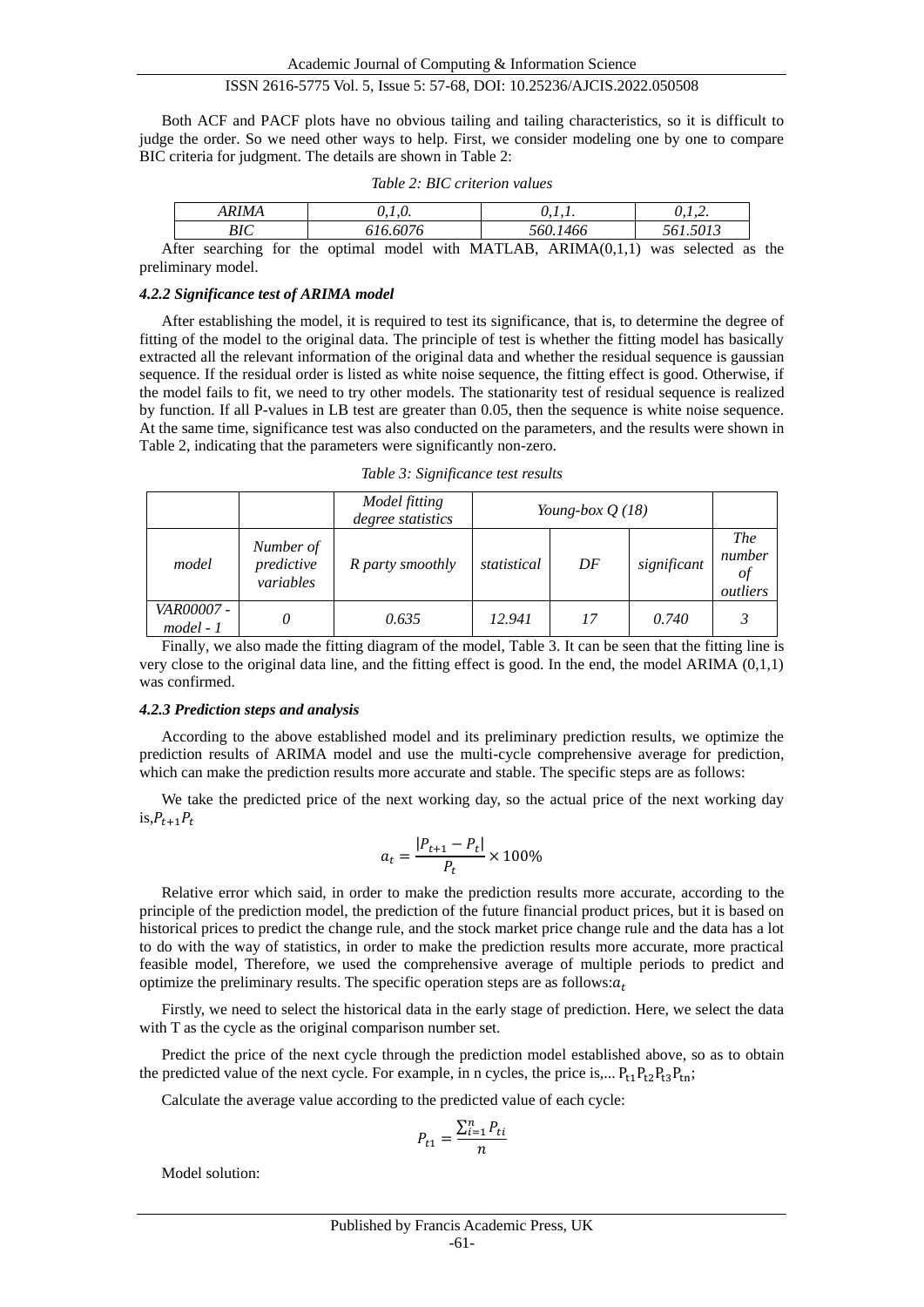According to the above model, the data accuracy and feasibility of the known data in the topic should be verified first, and the price after 15 trading days should be predicted. Because the historical data is too small, there is no prediction condition, so extraction and... $t_1 t_2 t_n$ Take 1, 2...N;

When  $t_1 = 1$ , it means that the historical data is used as the original data to predict the stock trading strategy;

When  $t_2 = 2$ , it refers to the historical data of every other day as the original prediction of stock trading strategy;

When  $t_n$  =n in the historical data, the original data of the previous n days are estimated, and the historical price of gold coins and bitcoin is substituted into the price of the next trading day for prediction, as shown in Table 4. The price forecast of the 1573 day is randomly selected as an example:

| cycle                            | $t_{1}$ $1$ | $t_{2}$ $\rightarrow$ | The average<br>$t_{3}$ $\frac{1}{3}$<br>$t_{4-4}$ |                    | The actual<br>value                             |          |
|----------------------------------|-------------|-----------------------|---------------------------------------------------|--------------------|-------------------------------------------------|----------|
| Gold COINS<br>Predictive value   | 1323.806    | 1313.52               |                                                   | 1318.46   1304.501 | 1315.46                                         | 1323.25  |
| <b>Bitcoin</b> forecast<br>value |             |                       |                                                   |                    | 11038.86 10897.03 10920.43 10817.58 10918.72634 | 10919.65 |

*Table 4: Comparison of forecast and actual value of gold coins and Bitcoin*

If the model is used to predict the price of each stock trading day in the future, the predicted value can be compared with the actual value, then the model established above is effective. Therefore, when doing stock trading, the price of the next trading day can be obtained by the above prediction model.

According to the above prediction model, the price of the next trading day can be obtained, but the price can only judge the direction of the next trading day, not reflect the specific trading strategy. In order to develop a scientific and reasonable strategy, it is necessary to use known historical data to statistics the distribution law of the corresponding rise and fall, so as to formulate a scientific investment strategy. In order to formulate strategies scientifically, we found that the trend of rise and fall was only meaningful in a short period of time, so we needed to mine the distribution law of rise and fall in historical data.

#### *4.2.4 Prediction calculation and statistics*

Gold and bitcoin are calculated according to the data given in the title. The steps are as follows:

Calculate the actual rise and fall of financial products in each trading day;

To financial products corresponding fall in the historical data mining, we use the MATLAB software for statistical data on topic given.

All orders of continuous rise and decline over 90% obtained are calculated as the comparison between all rise and decline obtained by statistics of each U rise and fall in historical data;u<sub>1</sub> M<sub>0.9</sub>M<sub>0.1</sub>

If the number of consecutive rises and falls of the product is, then the number of consecutive rises or falls of the product is denoted as, the maximum cumulative rise is, and the maximum cumulative fall is; $x_i u_1 M_u M_f$ 

Under ideal conditions, if each rise or fall in the same range, when the fall happens to fall, then each fall is to add positions, if the next day rise can be profitable. $u_i M_{0.1} M_{0.5}$ 

The amount of the first additional position is the amount of the second additional position is $P_1$ 

$$
P_2 \times M_{0.5} + P_1 \times \left(\frac{M_{0.1}}{u_1}\right) M_{0.5} = 0
$$

The amount of the third increase is

$$
P_3 \times M_{0.5} + P_2 \times \left(\frac{M_{0.1}}{u_1}\right) M_{0.5} + P_1 \left(\frac{M_{0.1}}{u_1}\right)^2 \times M_{0.5} = 0
$$

The amount of the NTH addition is

$$
P_n \times M_{0.5} + P_{n-1} \times \left(\frac{M_{0.1}}{u_1}\right) M_{0.5} + \dots + P_1 \left(\frac{M_{0.1}}{u_1}\right)^{n-1} (M_{0.5}) = 0
$$

According to the above model, it can be directly obtained and fitted by the linear regression model.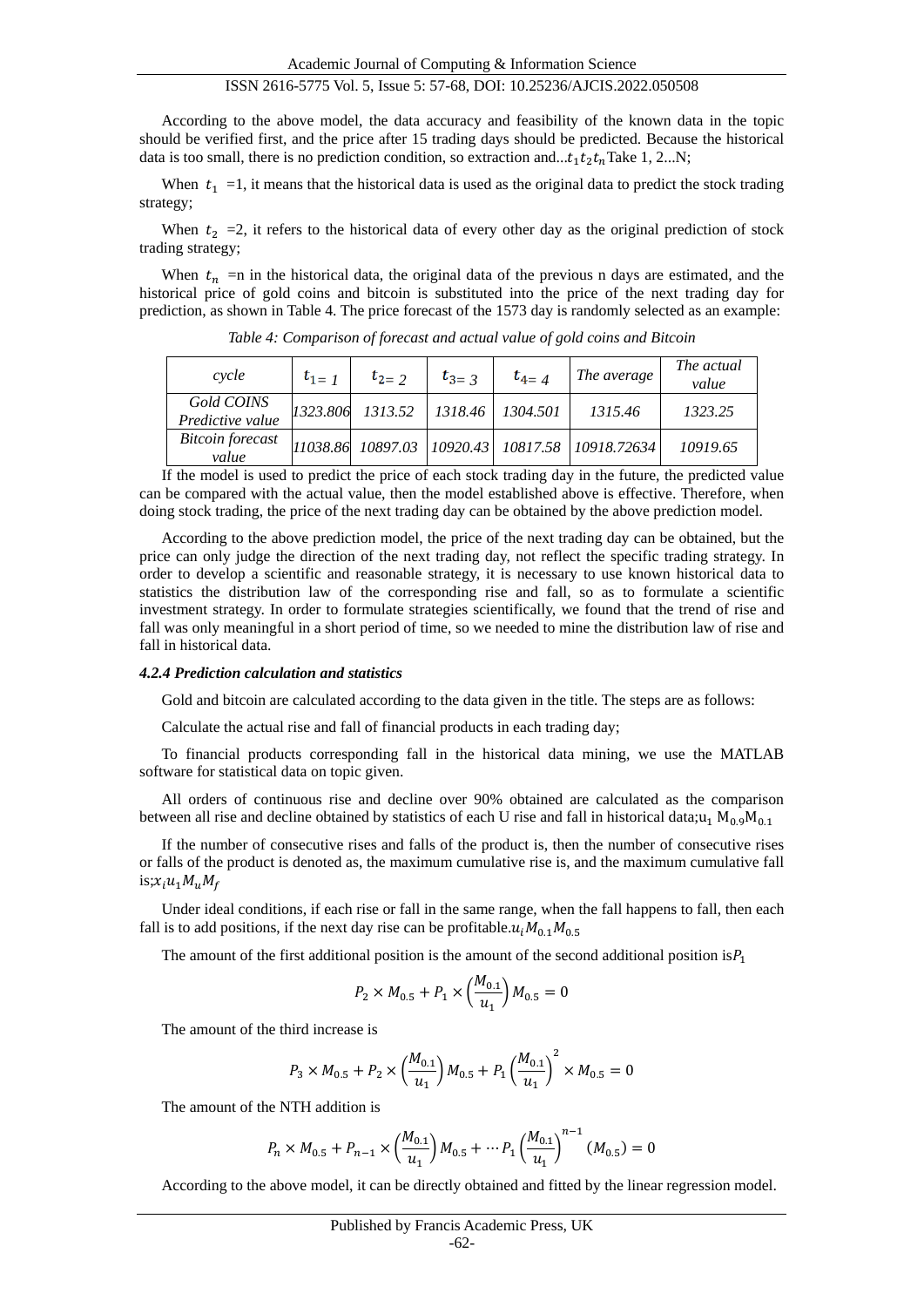$$
y=a(e^t)
$$

On this basis, when the position management model rises or falls x times in succession, the cumulative rise or fall is W.

Where, 
$$
y_+ = ae^{b(\frac{W}{M_{0.1}} \times u_1)}
$$
  
 $y_- = ae^{b(\frac{W}{M_{0.9}} \times u_1)}$ 

To sum up, we can get the strategy of increasing positions and reducing positions and make the investment strategy more stable by combining the trend prediction obtained in the first part. $v_+v_-$ 

Similarly, to solve the investment strategy of bitcoin, the initial investment amount of the two is

$$
P_{gold} = \frac{P_{exchange}}{U_1} \times \frac{1}{2}
$$

$$
P_{bitcoin} = \frac{P_{exchange}}{U_2} \times \frac{1}{2}
$$

Based on the data of the trading period from November 9, 2016 to October 9, 2021, we use model ARIMA (0,1,1) to forecast the data of the China-us exchange rate for the next statistical day. By using ARIMA(0,1,1) model and using historical data to simulate the above formulated strategy, the curve of profit value is shown in FIG. 7 and FIG. 8 below:



*Figure 9: Yield of gold coins Figure 10: Yield of Bitcoin*

Figure 7 and 8 show the data trend of gold coin return and bitcoin return respectively. Figure 9 and 10 show the data trend of gold coin return and bitcoin return respectively, that is, the trend simulated by ARIMA model (0,1,1).In the trend of stock trading, the income of gold coins and bitcoin is in line with the actual situation, that is, the income of gold coins and bitcoin increases steadily with the growth of time. The yield of gold is 473.873% after calculation, that is, the income of gold coins is 4.73873 times of the original cost. The yield of Bitcoin is calculated to be 2293.257%, that is, the yield of Bitcoin is about 23 percent of the original cost.

Finally, MATLAB was used to simulate the trade data on October 9, 2021, in which bitcoin gained \$11,466.236 and gold gained \$2,869.3872, so the total gain was calculated to be \$14,335.6232.

#### *4.3 Analysis of the best trade strategy*

#### *4.3.1 Basic requirements*

After analyzing the problem, it can be concluded that the best trade strategy is not just a simple planning problem. Firstly, data mining of data statistics is used to collect effective information, and then trade strategy is rationally planned by using effective information. Second to interfere with the model of a certain strategy, the established model to prove that we can provide the best trade strategy,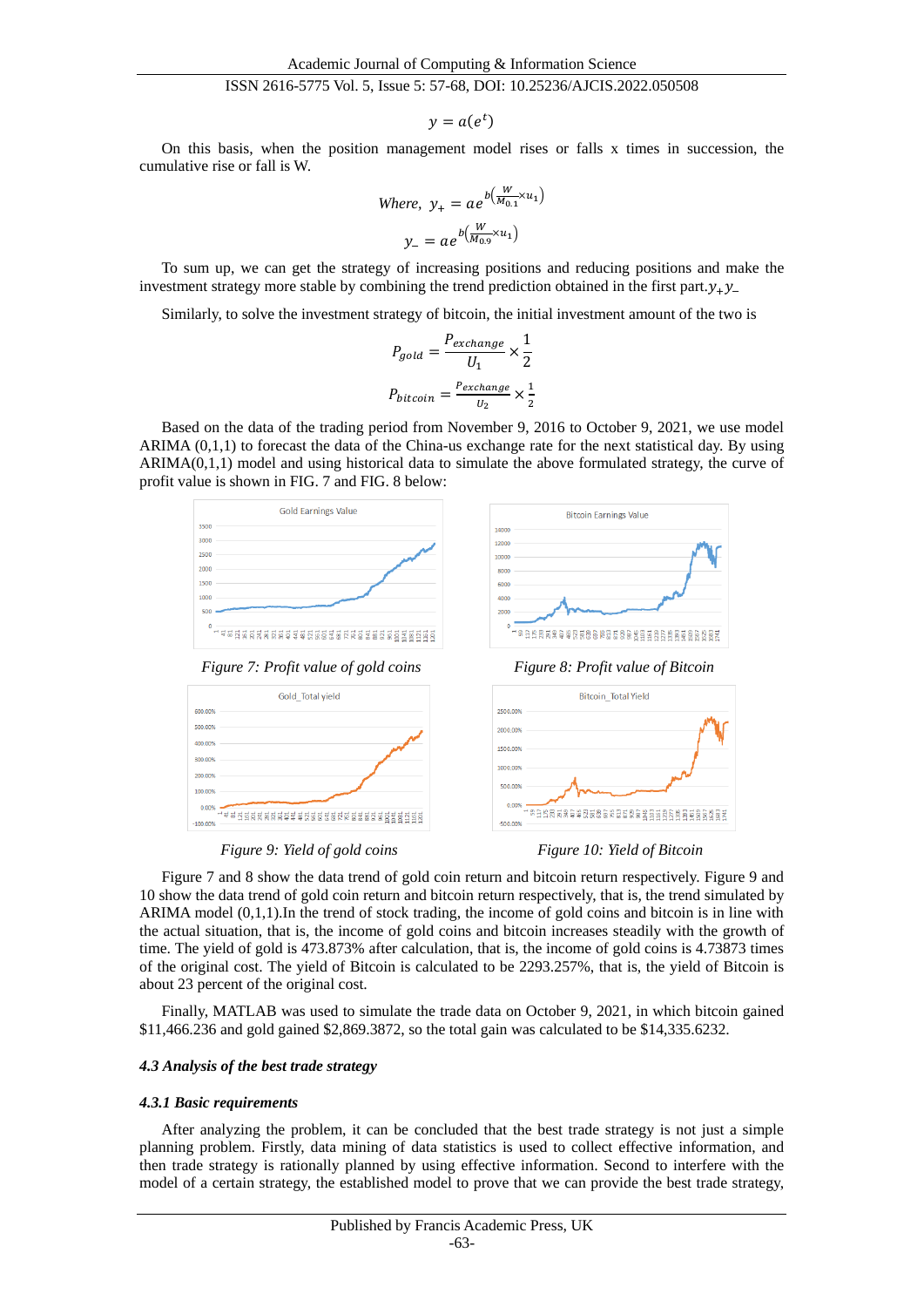namely to interfere with the model of a certain strategy, need to meet the need of three conditions: the yield is high, the ability to avoid risk (trade strategy high safety coefficient) and a stable yield.

# *4.3.2 Trade strategy analysis*

First of all, the return rate of stock trading is high, so we use the return rate of stock trading to directly reflect the advantages and disadvantages of trade strategy. It cannot be measured by the return rate. Obviously, the return rate varies greatly with the change of principal, while the return rate obviously reflects the income capacity of stock trading. The stock return rate is equal to the ratio of the amount of return to the original investment. The simulated return rate of investment is shown in Figure 11 and 12:



Among them, the yield of gold is 473.873%, and the yield of bitcoin is 2293.257%.

Second stock market risk aversion ability must be better, in the process of economic, do not give up because of the existence of risk and the established goals, but to take various measures and means to try to reduce the probability of occurrence of a risk, could afford to reduce the economic loss, they have loss, decisive "cut meat to sell", "stop loss". Stock investment risk and market risk come from various factors and need to use the avoidance method comprehensively. Be sure to keep track of trends., in general, the greater its daily earnings changes, the greater the risk that the stock market, the stock market gains positively correlated with its ability to resist risk, then by comparing the stock market gains obvious degree to compare the stock market to evade the risk, we can compare the original daily earnings and using the model after comparing daily earnings.







*Figure 13: Daily return of original Bitcoin Figure 14: Daily return of Bitcoin after optimized model*



*Figure 15: Daily return of original gold coins Figure 16: Daily return of Bitcoin after optimization mode*

As shown in figure 13, 14, 15 and 16 four picture shown in the original daily earnings and using the model respectively after daily earnings, obviously after using the model of daily earnings more primitive daily income is more stable, less the outliers, data collection also more closely, can prove that we provide the best trade strategy ability to avoid risk in the stock market, the model better.

Then the loss is more than 4% of the number of its losses, calculate the original daily income is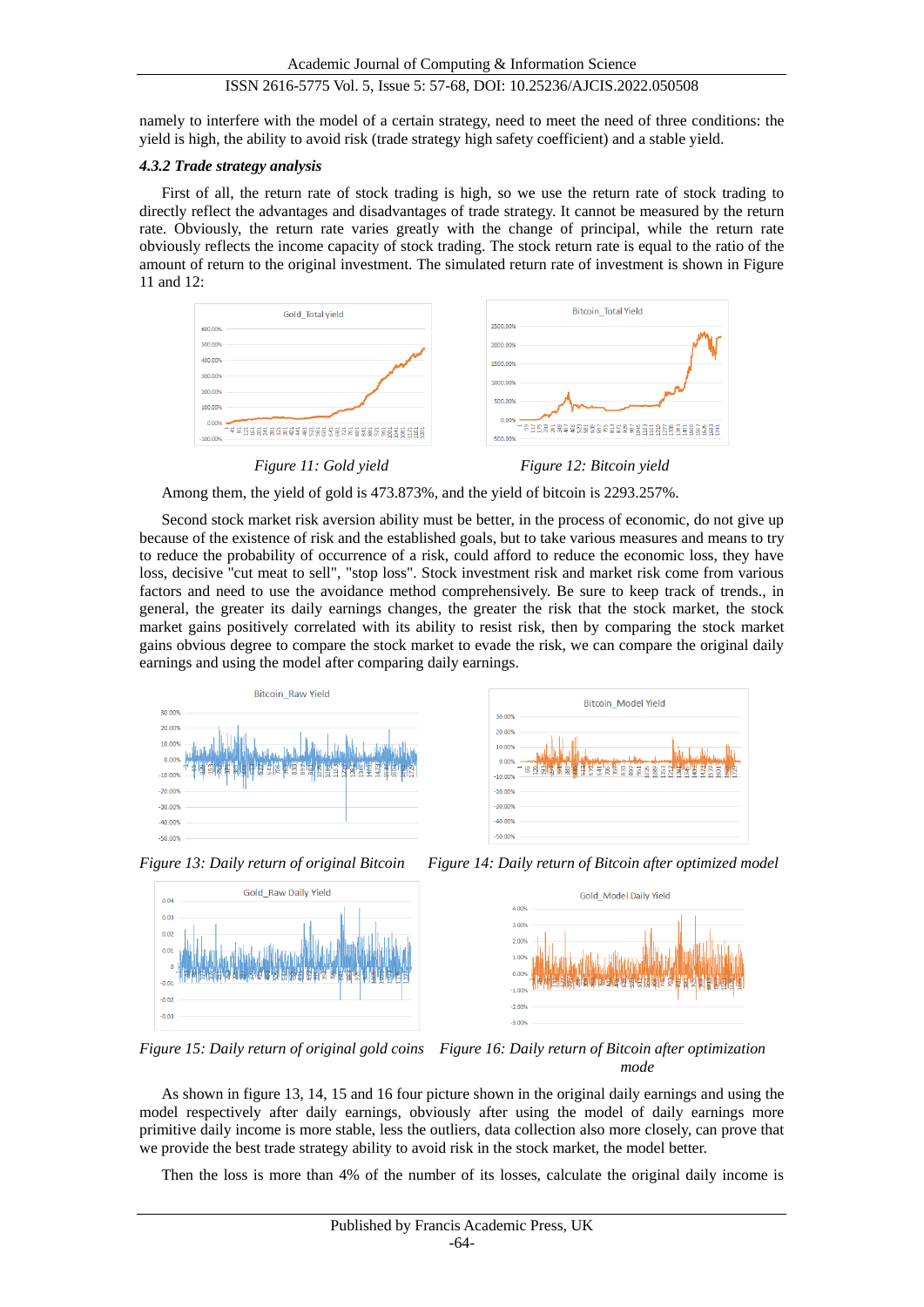greater than the 4% average is 52.8%, and the optimized model is 36.4%, 16.4%, avoid risk ability is superior to the ordinary model risk ability is superior to the ordinary model, further can provide validation of the trade strategy to avoid risk in the stock market ability.

The last is the continuous income stability, the historical data of stock price changes are analyzed in detail, from which to understand the law of its cyclical changes, to understand the ability of continuous growth of income.











 *Figure 19: Daily revenue data of original coins Figure 20: Daily revenue data of original coins*

As shown in FIG. 17, 18, 19 and 20, the optimized model maintains the continuous daily return of gold coins at 18.9%, while the optimized model maintains the daily return of Bitcoin at 31.5%, which indicates the continuous growth ability of returns.

Finally, the comprehensive return rate is 2267.21%, the risk avoidance ability is better than the ordinary model 16.4%, the daily steady return tends to (1.89%-3.15%) three aspects of numerical and visual analysis, prove that the mathematical model has reached the optimal investment results.

#### *4.4 Transaction cost sensitivity analysis*

#### *4.4.1 Transaction cost value*

The sensitivity analysis of the model is carried out, that is, the transaction costs of stocks, gold coins and bitcoin are adjusted and the yield rate generated is analyzed. According to the above model, it can be directly obtained and fitted with the linear regression model.

$$
y=k(e^t)
$$

On this basis, when the position management model rises or falls x times in succession, the cumulative rise or fall is W.

Where
$$
y_+ = ke^{b(\frac{W}{M_{0.1}} \times u_1)}
$$
  
 $y_- = ke^{b(\frac{W}{M_{0.9}} \times u_1)}$ 

The investment strategy can be more stable by adding and reducing positions and combining with the trend prediction. $y_+ y_+$ . The results of changing the transaction costs of stocks, gold coins and Bitcoin are shown in Table 5: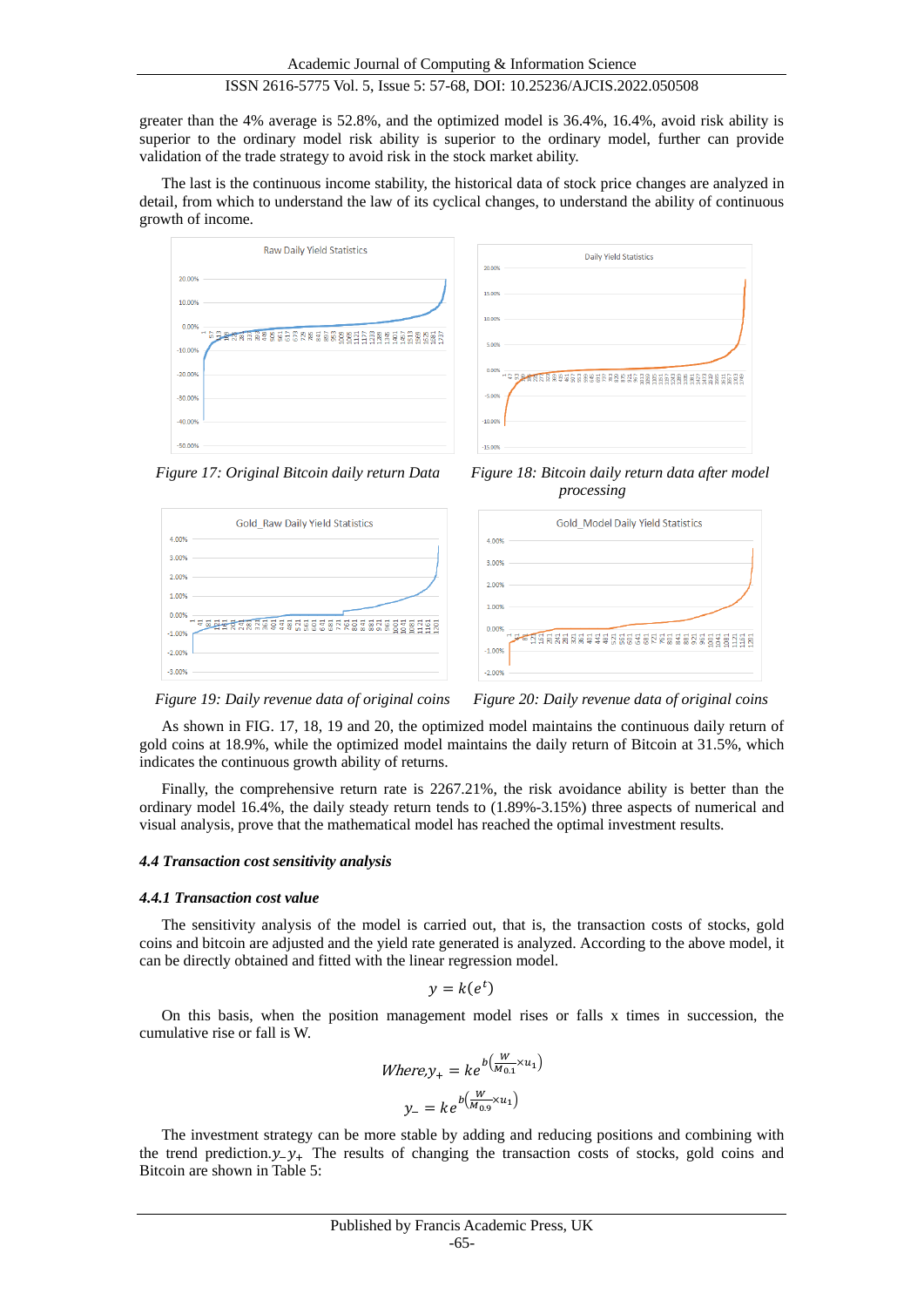| Gold cost | k       | b      | The yield | The cost of<br><i>Bitcoin</i> |         |        | The yield |
|-----------|---------|--------|-----------|-------------------------------|---------|--------|-----------|
| $0.3\%$   | 0.7568  | 0.3571 | 474.274%  | $0.3\%$                       | 0.7568  | 0.3575 | 2465.737% |
| $0.5\%$   | 0.6505  | 0.4301 | 464.639%  | $0.5\%$                       | 0.6505  | 0.4301 | 2358.285% |
| $0.7\%$   | 0.5642  | 0.5722 | 456.873%  | $0.7\%$                       | 0.5642  | 0.5722 | 2293.257% |
| $1.3\%$   | 0.1293  | 2.046  | 435.528%  | $1.3\%$                       | 0.1293  | 2.046  | 2154.639% |
| $1.5\%$   | 0.07247 | 2.625  | 413.865%  | $1.5\%$                       | 0.07247 | 2.625  | 2104.564% |

*Table 5: Changes of yield rate generated by it in different trading prices*

#### *4.4.2 Analysis of transaction cost influencing strategy results*

In formula (11), (12) by means of changing position after the transaction cost management function fitting statistics, found that when the transaction cost rises, the first constant coefficient k decreases with the increase of transaction cost, and the second index coefficient increases with increasing along with the transaction cost, b in transaction cost increases, should choose more aggressive investment strategy, In order to get a higher yield. Compared with the original transaction cost, when the financial product continues to rise or fall, the strategy adopted is more sensitive to the situation of large rise or decline, and the decision should reduce the proportion of adding or reducing positions in the case of small rise or decline;

When the transaction cost decreases, it can be found that the first constant coefficient K increases while the second exponential coefficient B decreases. Compared with the original transaction cost, the transaction strategy adopted will be more conservative. Compared with the original transaction cost, it is more sensitive to the general range of rise or fall, and the decision should reduce the proportion of adding or reducing positions when the range of rise or fall. To sum up, the model has significant changes with the change of transaction cost  $\overline{A}$  %, which proves that the application of this model has strong expansibility and high applicability to stock market trade problems [10].

### **5. Analysis and test of the model**

#### *5.1 Error analysis*

(1) The value of gold coins and bitcoin may change greatly over time, leading to the inaccuracy of the long-term prediction of our model, resulting in errors.

(2) Due to the limitation of data set, we can consider many factors in ARIMA model, such as the influence of official policies, enterprise operation and local economic development level on stock market trading. If a broader data set is adopted, the optimal trading strategy can be better simulated.

(3) Due to the volatility of the actual stock market, there is a deviation between the situation reflected by the model and the actual situation;

#### *5.2 Sensitivity analysis*

In question 3, the sensitivity of the model is analyzed with the change of transaction cost, and it is concluded that there is a significant change after the change of A %, which proves that the model has a strong market response ability, the model has a strong application expansibility, and has a high applicability to the stock market trade problem.

# **6. Strengths and weakness**

#### *6.1 Advantages of the model*

As the data is preprocessed before the prediction model, the accuracy of the obtained model results will be greatly improved.

In every process related to the data, we paid special attention to small and unbalanced data sets. For example, after data difference, significance test will be conducted to further improve the accuracy of results [11].

Sensitivity test was carried out on the transaction cost, and after the change of transaction costs a %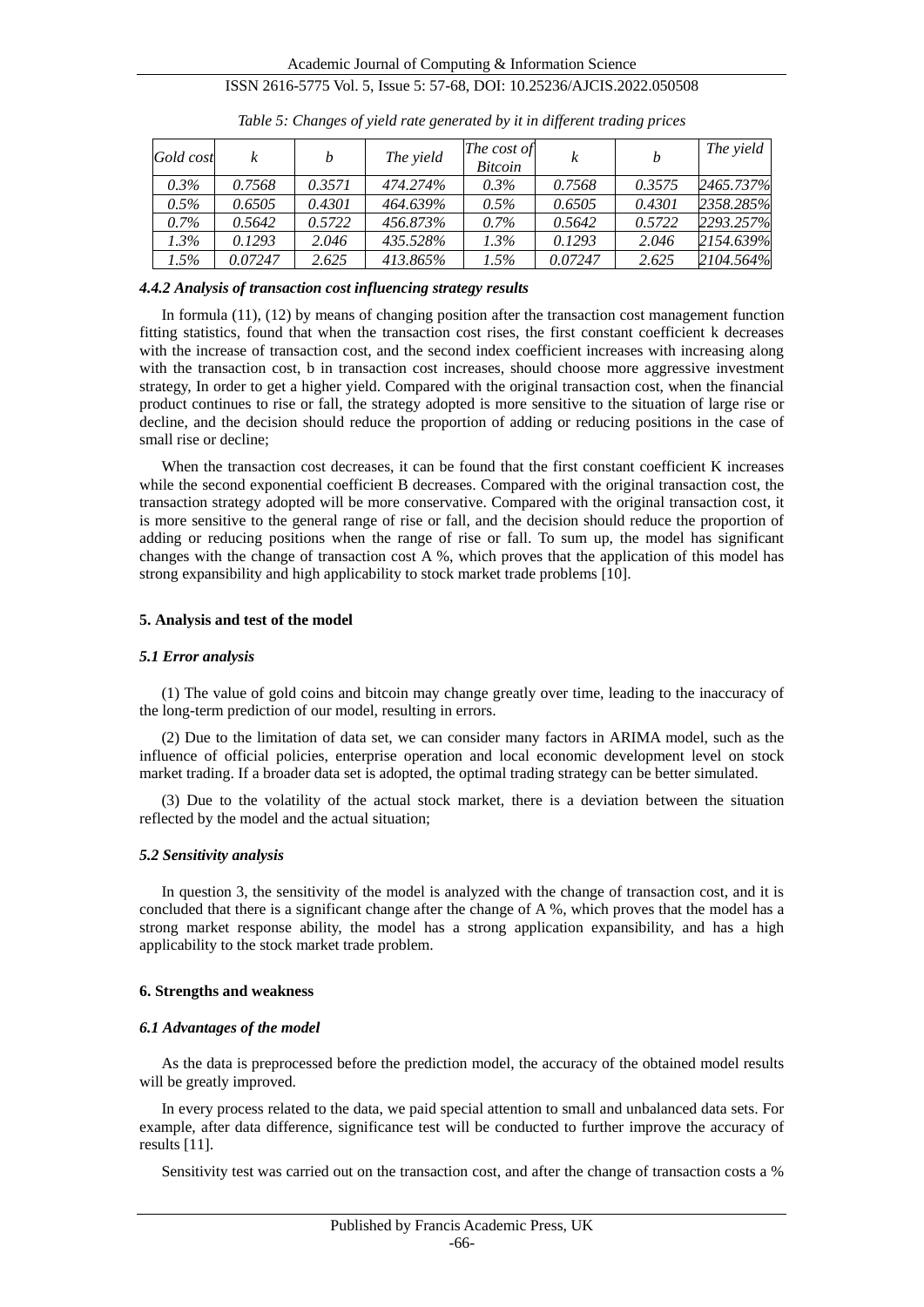yield has a significant change, shows the model market reaction ability, on the other hand also can be concluded that this model application scalability is stronger, the stock market financial trade issues have high applicability, can be applied to the actual situation of the majority of traders and produce excellent results.

#### *6.2 Weaknesses of the model*

Due to the single index of data, it cannot be perfectly applied to the ARIMA-GARCH model for further optimization of the model.

As the change of finance and trade may be obvious over time, if the prediction period is too long, the prediction results will be inaccurate;

Due to the single data source, the accuracy of the results of the stock market trade model is reduced when it is affected by policies and news.

#### **7. Conclusion**

The stock trader carries on the scientific and reasonable transaction, can maximize its total income. In this paper, the daily price flow is used to determine whether traders should trade the assets in their portfolios, and the value of the investment in financial products is predicted by establishing the forecast model of the future output value of different investment financial projects.

Through the establishment of time series ARIMA model for prediction analysis. First of all, missing values and outliers are preprocessed for the attached data, and then the first order difference is used for data stationarity processing. Secondly, BIC criterion judgment and significance test were carried out for the model, and time linear optimization of ARIMA model was carried out by multi-period comprehensive prediction method. Extract the characteristic information of the trade of stock financial products and formulate the stock position management strategy. Use historical data to solve the yield curve simulated by the strategy formulated above [12].

Use data mining of data statistics to collect effective information, and then use the information to make reasonable planning of trade strategy. Secondly, certain strategic interference is carried out on the model, and finally, numerical and visual analysis is carried out on the three aspects of high comprehensive return rate, excellent risk avoidance ability and stable daily return, proving that the mathematical model has reached the optimal investment results. In order to determine the sensitivity of the transaction price and how it affects the strategy and result, this paper adjusts the transaction price of the portfolio of stocks, gold coins and bitcoin, which shows that this model has strong market response ability. On the other hand, it can also be concluded that this model has strong application expansibility and has high applicability to financial and trade problems in the stock market

Finally, this paper evaluates the advantages and disadvantages of the model, analyzes and improves the error of the model, so that the overall model can provide better guidance practice when dealing with the stock market trading.

#### **References**

*[1] X. Zhang (2020). Stock prediction system based on stock price synchronization. Chongqing: Southwest University Press.*

*[2] C. Liu (2020). Optimization strategy of VWAP algorithm based on trading volume decomposition. Jiangsu: Nanjin university Press.*

*[3] T.T. Yu (2020). Analysis of stock quantitative trading strategy based on artificial intelligence and visualization technology. Think tank era, vol.4, no.9, p. 49-50.*

*[4] L.Z. Wang (2021). Stock investment strategy based on moving average and statistical law. Journal of Shenyang Normal University Press.*

*[5] L.M. Hu (2021). Optimal Order Strategy and Positive Analysis Based on Price Limit Order Book. Yunnan: Guilin University of Electronics Science and Technology Press.*

*[6] J.C. Lu (2021). Research on Stock Prediction Model and Trading Strategy Based on Deep Learning. Shanxi: Northwest University Press.*

*[7] T.T. Wang (2021). Industry rotation investment trading strategy based on crowded trading. Shanghai: Shanghai Normal University Press.*